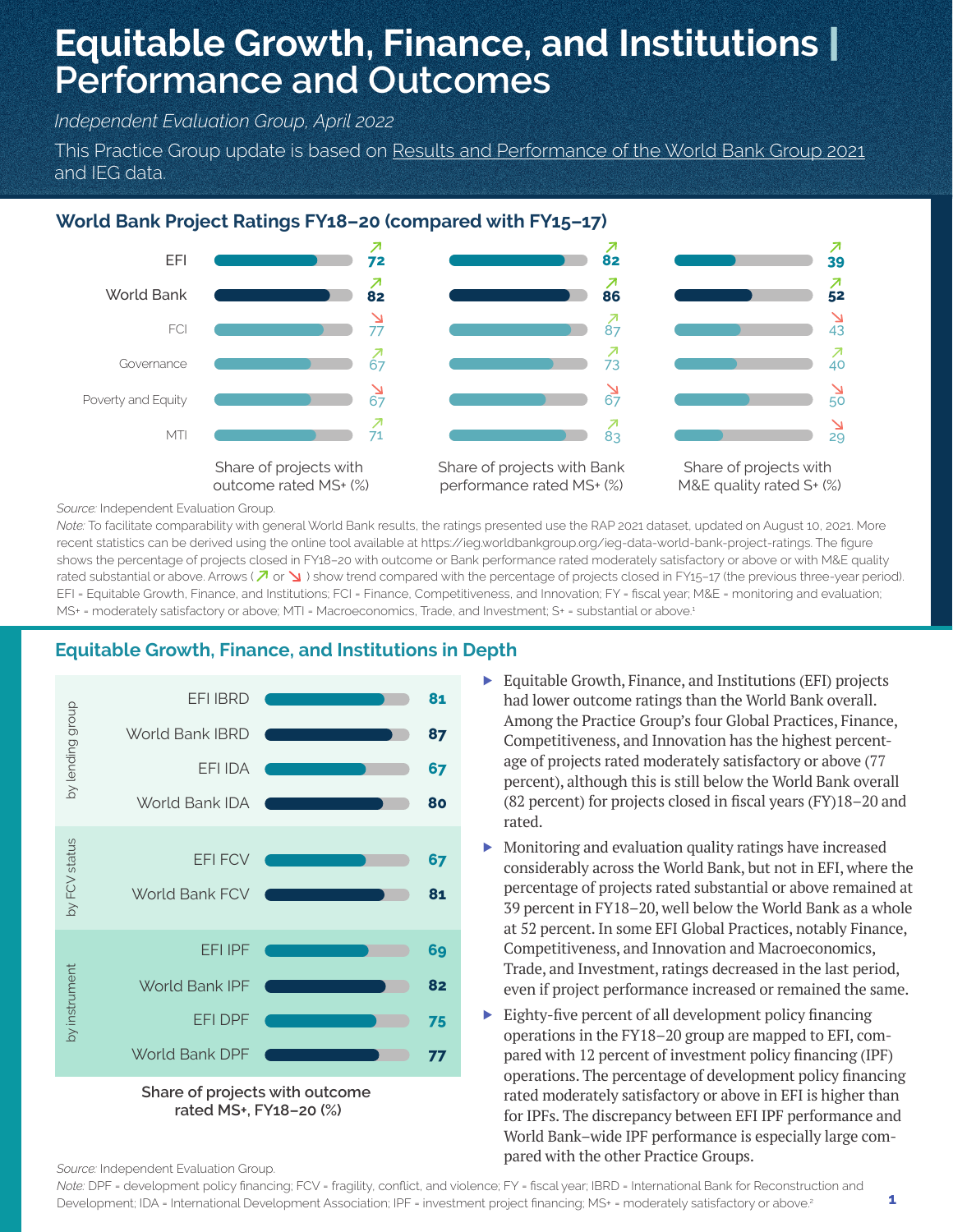# **Project Outcome Ratings over Time, World Bank Equitable Growth, Finance, and Institutions**

Equitable Growth, Finance, and Institutions and World Bank Projects Rated Moderately Satisfactory or Above



*Source:* Independent Evaluation Group. *Note:* MS+ = moderately satisfactory or above.

## Equitable Growth, Finance, and Institutions Projects, Percentage Distribution of Ratings

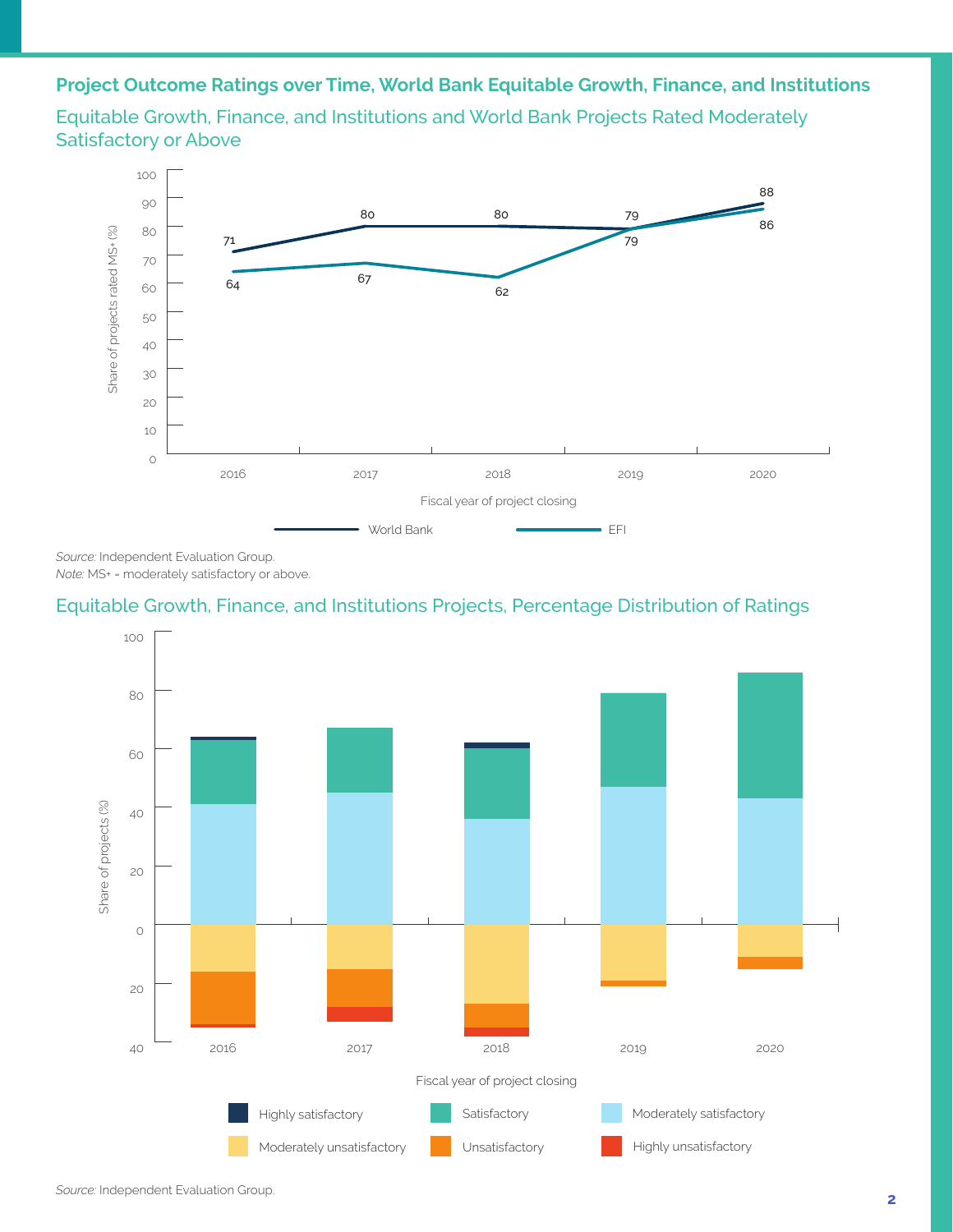### **Change in Frequency of Outcome Types among World Bank Equitable Growth, Finance, and Institutions Projects, FY12–14 to FY17–20**



#### *Source:* Independent Evaluation Group.

*Note:* The figure shows the prevalence of each outcome type embodied in project development objectives of a sample of projects closed in FY12–14 (earlier group) and FY17–20 (later group). A project can have more than one outcome type, so the percentages of outcome types do not total 100 in either group. The figure shows only the 14 most relevant outcome types for Equitable Growth, Finance, and Institutions, ranked by the prevalence of the outcome type in the later period. The other two possible outcome types are "natural capital sustained" and "temporary relief to individuals provided." FY = fiscal year.

- ▶ For *Results and Performance of the World Bank Group 2021*, an analysis of outcome types provided initial insights on the types of change envisioned by project objectives. Sixteen outcome types were defined for the World Bank, and the analysis of outcome types was carried out for a representative sample of World Bank projects for two different time periods.
- ▶ In every Practice Group, "quality of services improved" and "institutional capacity enhanced" are the most common outcome types. In EFI projects, "accountability, transparency, or governance enhanced" is the next-most frequent outcome type.
- ▶ In EFI, the prevalence of outcome types "accountability, transparency, or governance enhanced," "human capital increased," and "citizen engagement or community participation enhanced" increased the most, suggesting that these types of intended outcomes have become more important over time.